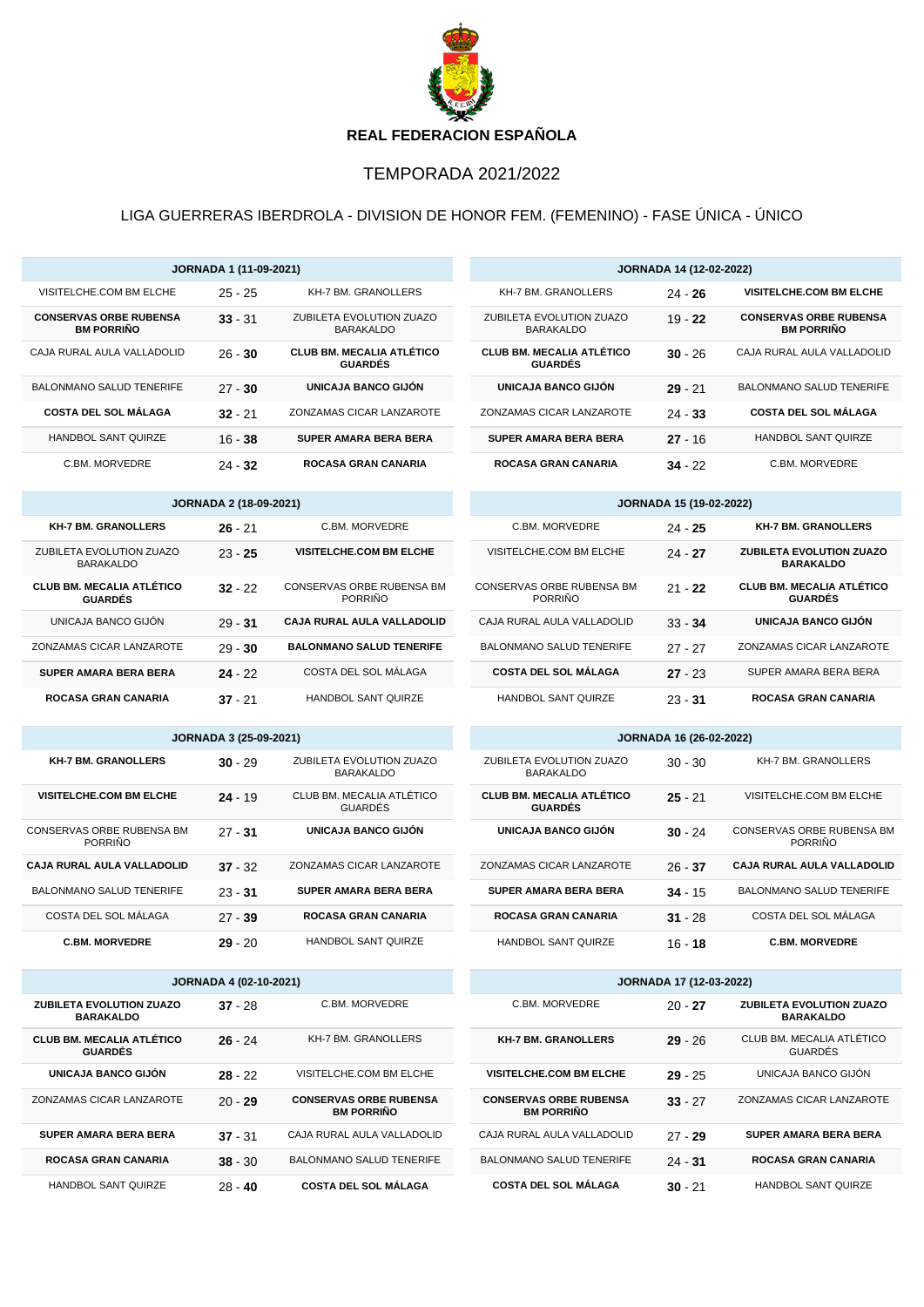| <b>JORNADA 18 (19-03-2022)</b>                     |           |                                              |  |  |
|----------------------------------------------------|-----------|----------------------------------------------|--|--|
| <b>CLUB BM. MECALIA ATLÉTICO</b><br><b>GUARDÉS</b> | $26 - 18$ | ZUBILETA EVOLUTION ZUAZO<br><b>BARAKALDO</b> |  |  |
| UNICAJA BANCO GIJÓN                                | $35 - 34$ | KH-7 BM. GRANOLLERS                          |  |  |
| ZONZAMAS CICAR LANZAROTE                           | $24 - 25$ | <b>VISITELCHE.COM BM ELCHE</b>               |  |  |
| SUPER AMARA BERA BERA                              | $32 - 17$ | CONSERVAS ORBE RUBENSA BM<br>PORRIÑO         |  |  |
| ROCASA GRAN CANARIA                                | $26 - 26$ | CAJA RURAL AULA VALLADOLID                   |  |  |
| <b>HANDBOL SANT QUIRZE</b>                         | $21 - 22$ | <b>BALONMANO SALUD TENERIFE</b>              |  |  |
| <b>COSTA DEL SOL MÁLAGA</b>                        | $33 - 16$ | C.BM. MORVEDRE                               |  |  |

| <b>JORNADA 19 (26-03-2022)</b>                      |           |                                                    |  |  |
|-----------------------------------------------------|-----------|----------------------------------------------------|--|--|
| C.BM. MORVEDRE                                      | $24 - 26$ | <b>CLUB BM. MECALIA ATLÉTICO</b><br><b>GUARDÉS</b> |  |  |
| <b>ZUBILETA EVOLUTION ZUAZO</b><br><b>BARAKALDO</b> | $26 - 25$ | UNICAJA BANCO GIJÓN                                |  |  |
| <b>KH-7 BM. GRANOLLERS</b>                          | $38 - 24$ | ZONZAMAS CICAR LANZAROTE                           |  |  |
| VISITELCHE.COM BM ELCHE                             | $20 - 21$ | <b>SUPER AMARA BERA BERA</b>                       |  |  |
| <b>CONSERVAS ORBE RUBENSA</b><br><b>BM PORRIÑO</b>  | $26 - 24$ | ROCASA GRAN CANARIA                                |  |  |
| CAJA RURAL AULA VALLADOLID                          | $31 - 34$ | <b>HANDBOL SANT QUIRZE</b>                         |  |  |
| BALONMANO SALUD TENERIFE                            | 18 - 35   | <b>COSTA DEL SOL MÁLAGA</b>                        |  |  |

| <b>JORNADA 20 (02-04-2022)</b>       |           |                                                    |  |  |
|--------------------------------------|-----------|----------------------------------------------------|--|--|
| CLUB BM. MECALIA ATLÉTICO<br>GUARDÉS | $28 - 28$ | UNICAJA BANCO GIJÓN                                |  |  |
| ZONZAMAS CICAR LANZAROTE             | $31 - 33$ | ZUBILETA EVOLUTION ZUAZO<br><b>BARAKALDO</b>       |  |  |
| <b>SUPER AMARA BERA BERA</b>         | $28 - 25$ | KH-7 BM. GRANOLLERS                                |  |  |
| <b>ROCASA GRAN CANARIA</b>           | $24 - 21$ | VISITELCHE.COM BM ELCHE                            |  |  |
| <b>HANDBOL SANT QUIRZE</b>           | $20 - 23$ | <b>CONSERVAS ORBE RUBENSA</b><br><b>BM PORRIÑO</b> |  |  |
| <b>COSTA DEL SOL MÁLAGA</b>          | $28 - 24$ | CAJA RURAL AULA VALLADOLID                         |  |  |
| <b>BALONMANO SALUD TENERIFE</b>      | 22 - 27   | <b>C.BM. MORVEDRE</b>                              |  |  |

| <b>JORNADA 21 (09-04-2022)</b>                     |           |                                 |  |
|----------------------------------------------------|-----------|---------------------------------|--|
| <b>C.BM. MORVEDRE</b>                              | $24 - 23$ | UNICAJA BANCO GIJÓN             |  |
| <b>CLUB BM. MECALIA ATLÉTICO</b><br><b>GUARDÉS</b> | $38 - 16$ | ZONZAMAS CICAR LANZAROTE        |  |
| ZUBILETA EVOLUTION ZUAZO<br><b>BARAKALDO</b>       | $20 - 31$ | <b>SUPER AMARA BERA BERA</b>    |  |
| <b>KH-7 BM. GRANOLLERS</b>                         | $34 - 27$ | ROCASA GRAN CANARIA             |  |
| <b>VISITELCHE.COM BM ELCHE</b>                     | $31 - 21$ | <b>HANDBOL SANT QUIRZE</b>      |  |
| CONSERVAS ORBE RUBENSA BM<br><b>PORRIÑO</b>        | $21 - 27$ | <b>COSTA DEL SOL MÁLAGA</b>     |  |
| <b>CAJA RURAL AULA VALLADOLID</b>                  | $37 - 27$ | <b>BALONMANO SALUD TENERIFE</b> |  |

|                                 | <b>JORNADA 22 (16-04-2022)</b> |                                              |
|---------------------------------|--------------------------------|----------------------------------------------|
| ZONZAMAS CICAR LANZAROTE        | $25 - 34$                      | UNICAJA BANCO GIJÓN                          |
| <b>SUPER AMARA BERA BERA</b>    | $33 - 24$                      | CLUB BM. MECALIA ATLÉTICO<br>GUARDÉS         |
| ROCASA GRAN CANARIA             | $33 - 26$                      | ZUBILETA EVOLUTION ZUAZO<br><b>BARAKALDO</b> |
| <b>HANDBOL SANT QUIRZE</b>      | $16 - 32$                      | <b>KH-7 BM. GRANOLLERS</b>                   |
| <b>COSTA DEL SOL MÁLAGA</b>     | $26 - 17$                      | VISITELCHE.COM BM ELCHE                      |
| <b>BALONMANO SALUD TENERIFE</b> | $21 - 27$                      | <b>CONSERVAS ORBE RUBENSA</b>                |

|                                              | <b>JORNADA 5 (16-10-2021)</b> |                                                    |    |
|----------------------------------------------|-------------------------------|----------------------------------------------------|----|
| ZUBILETA EVOLUTION ZUAZO<br><b>BARAKALDO</b> | $25 - 27$                     | <b>CLUB BM. MECALIA ATLÉTICO</b><br><b>GUARDÉS</b> | СL |
| <b>KH-7 BM. GRANOLLERS</b>                   | $29 - 31$                     | UNICAJA BANCO GIJÓN                                |    |
| <b>VISITELCHE.COM BM ELCHE</b>               | $32 - 23$                     | ZONZAMAS CICAR LANZAROTE                           | ZO |
| CONSERVAS ORBE RUBENSA BM<br><b>PORRIÑO</b>  | $32 - 32$                     | SUPER AMARA BERA BERA                              | S  |
| CAJA RURAL AULA VALLADOLID                   | $37 - 33$                     | ROCASA GRAN CANARIA                                |    |
| <b>BALONMANO SALUD TENERIFE</b>              | $29 - 30$                     | <b>HANDBOL SANT QUIRZE</b>                         |    |
| C.BM. MORVEDRE                               | $16 - 36$                     | <b>COSTA DEL SOL MÁLAGA</b>                        |    |

|                                                    | <b>JORNADA 6 (23-10-2021)</b> |                                              |  |
|----------------------------------------------------|-------------------------------|----------------------------------------------|--|
| <b>CLUB BM. MECALIA ATLÉTICO</b><br><b>GUARDÉS</b> | $30 - 21$                     | C.BM. MORVEDRE                               |  |
| UNICAJA BANCO GIJÓN                                | $29 - 27$                     | ZUBILETA EVOLUTION ZUAZO<br><b>BARAKALDO</b> |  |
| ZONZAMAS CICAR LANZAROTE                           | $22 - 25$                     | <b>KH-7 BM. GRANOLLERS</b>                   |  |
| <b>SUPER AMARA BERA BERA</b>                       | $30 - 20$                     | VISITELCHE.COM BM ELCHE                      |  |
| <b>ROCASA GRAN CANARIA</b>                         | $27 - 22$                     | CONSERVAS ORBE RUBENSA BM<br><b>PORRIÑO</b>  |  |
| HANDBOL SANT QUIRZE                                | $26 - 29$                     | <b>CAJA RURAL AULA VALLADOLID</b>            |  |
| <b>COSTA DEL SOL MÁLAGA</b>                        | 34.24                         | <b>BALONMANO SALUD TENERIFE</b>              |  |

| <b>JORNADA 7 (30-10-2021)</b>                       |           |                                      |  |  |
|-----------------------------------------------------|-----------|--------------------------------------|--|--|
| UNICAJA BANCO GLIÓN                                 | $23 - 22$ | CLUB BM. MECALIA ATLÉTICO<br>GUARDÉS |  |  |
| <b>ZUBILETA EVOLUTION ZUAZO</b><br><b>BARAKALDO</b> | $26 - 18$ | ZONZAMAS CICAR LANZAROTE             |  |  |
| <b>KH-7 BM. GRANOLLERS</b>                          | $26 - 39$ | <b>SUPER AMARA BERA BERA</b>         |  |  |
| VISITELCHE.COM BM ELCHE                             | $22 - 29$ | <b>ROCASA GRAN CANARIA</b>           |  |  |
| CONSERVAS ORBE RUBENSA BM<br><b>PORRIÑO</b>         | $29 - 29$ | <b>HANDBOL SANT QUIRZE</b>           |  |  |
| CAJA RURAL AULA VALLADOLID                          | $29 - 30$ | <b>COSTA DEL SOL MÁLAGA</b>          |  |  |
| <b>C.BM. MORVEDRE</b>                               | $26 - 24$ | <b>BALONMANO SALUD TENERIFE</b>      |  |  |

| JORNADA 8 (06-11-2021) |  |  |
|------------------------|--|--|

| C BM MORVEDRE                                      | $31 - 17$ | UNICAJA BANCO GIJÓN             |
|----------------------------------------------------|-----------|---------------------------------|
| <b>CLUB BM. MECALIA ATLÉTICO</b><br><b>GUARDÉS</b> | $17 - 25$ | ZONZAMAS CICAR LANZAROTE        |
| ZUBILETA EVOLUTION ZUAZO<br><b>BARAKALDO</b>       | $30 - 27$ | <b>SUPER AMARA BERA BERA</b>    |
| KH-7 BM. GRANOLLERS                                | $34 - 25$ | <b>ROCASA GRAN CANARIA</b>      |
| <b>VISITELCHE.COM BM ELCHE</b>                     | $21 - 25$ | <b>HANDBOL SANT QUIRZE</b>      |
| CONSERVAS ORBE RUBENSA BM<br><b>PORRIÑO</b>        | $36 - 24$ | <b>COSTA DEL SOL MÁLAGA</b>     |
| CAJA RURAL AULA VALLADOLID                         | $32 - 36$ | <b>BALONMANO SALUD TENERIFE</b> |

| <b>JORNADA 9 (13-11-2021)</b>                |           |                                 |  |
|----------------------------------------------|-----------|---------------------------------|--|
| UNICAJA BANCO GIJÓN                          | $26 - 17$ | ZONZAMAS CICAR LANZAROTE        |  |
| CLUB BM. MECALIA ATLÉTICO<br><b>GUARDÉS</b>  | $26 - 33$ | <b>SUPER AMARA BERA BERA</b>    |  |
| ZUBILETA EVOLUTION ZUAZO<br><b>BARAKALDO</b> | $32 - 32$ | ROCASA GRAN CANARIA             |  |
| <b>KH-7 BM. GRANOLLERS</b>                   | $33 - 17$ | <b>HANDBOL SANT QUIRZE</b>      |  |
| VISITELCHE.COM BM ELCHE                      | $26 - 27$ | <b>COSTA DEL SOL MÁLAGA</b>     |  |
| <b>CONSERVAS ORBE RUBENSA</b>                | $37 - 27$ | <b>BALONMANO SALUD TENERIFE</b> |  |